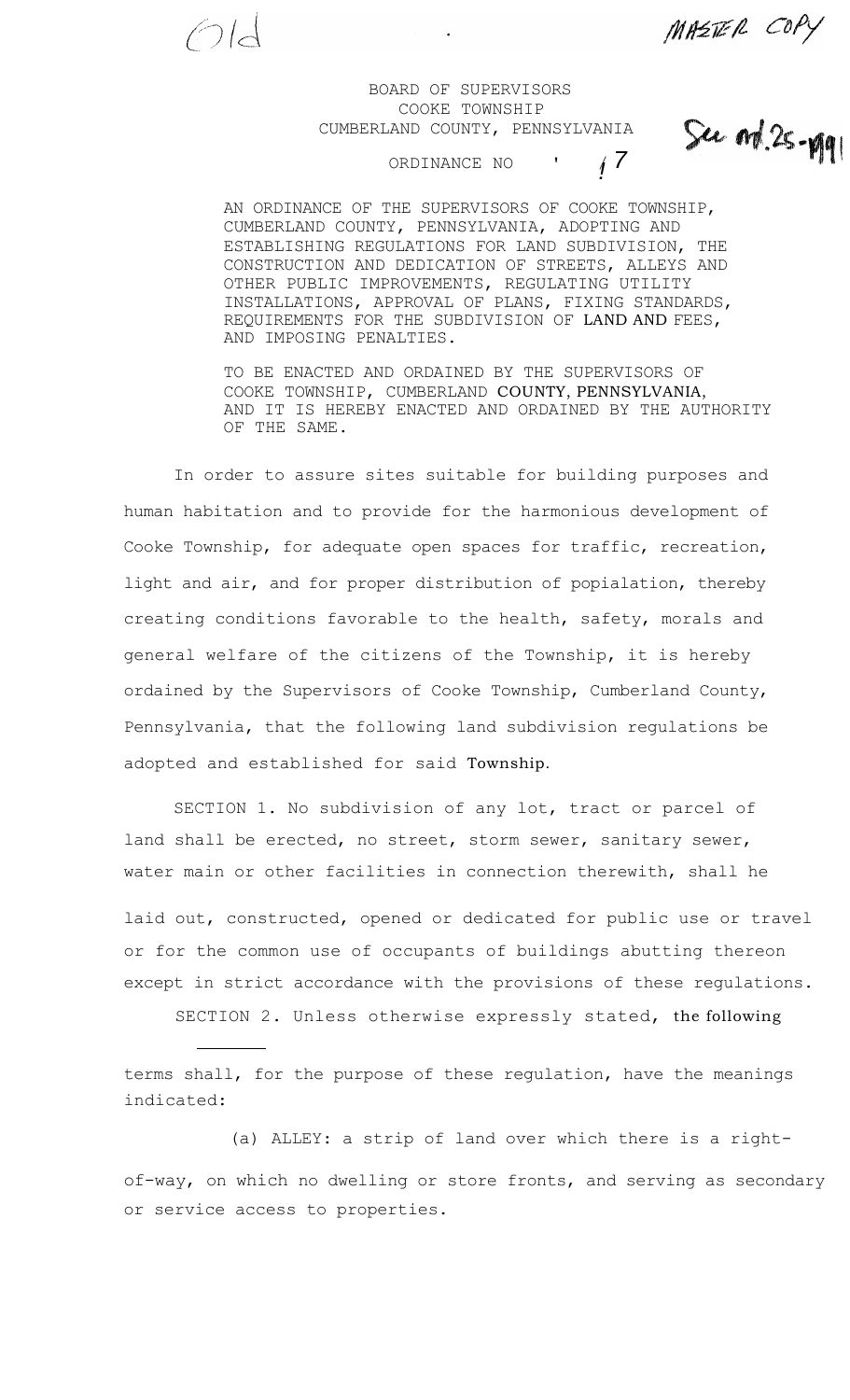(b) LOT: a plot or parcel of land of less than ten acres, which is, or in the future may be, offered for sale, conveyance, transf or improvement.

(c) LOT AREA: for the purposes of this ordinance lot area shall not include any portion of a right-of-way.

(d) BUILDING: also includes "structure" and shall be construed as if followed by "or part thereof".

(e) BUILDING SETBACK LINE: a line within a lot, between which line and right-of-way line of the street on which the lot fronts, a building may not be erected.

CARTWAY: the part of a right-of-way available for vehicular traffic,

(g) PERSON: individual, partnership, unincorporated association or corporation.

(h) RIGHT-OF-WAY: land opened for use as *a* street or alley.

(i) STREET: also includes road.

(j) APPROVED, REQUIRED or words of similar import shall indicate the approval or requirements of the Township Supervisors.

(k) SUBDIVIDER.: the owners of record of land to be subdivided.

(1) SUBDIVISION; the division of a single lot, tract or parcel of land, including changes in street lines or lot lines

for the purpose, whether immediate or future, of transfer of ownership or of building development; provided, however, that divisions of

land for agricultural purposes in parcels of more than ten acres, not invloving any new street or easement of access, shall be exempt.

 $-2-$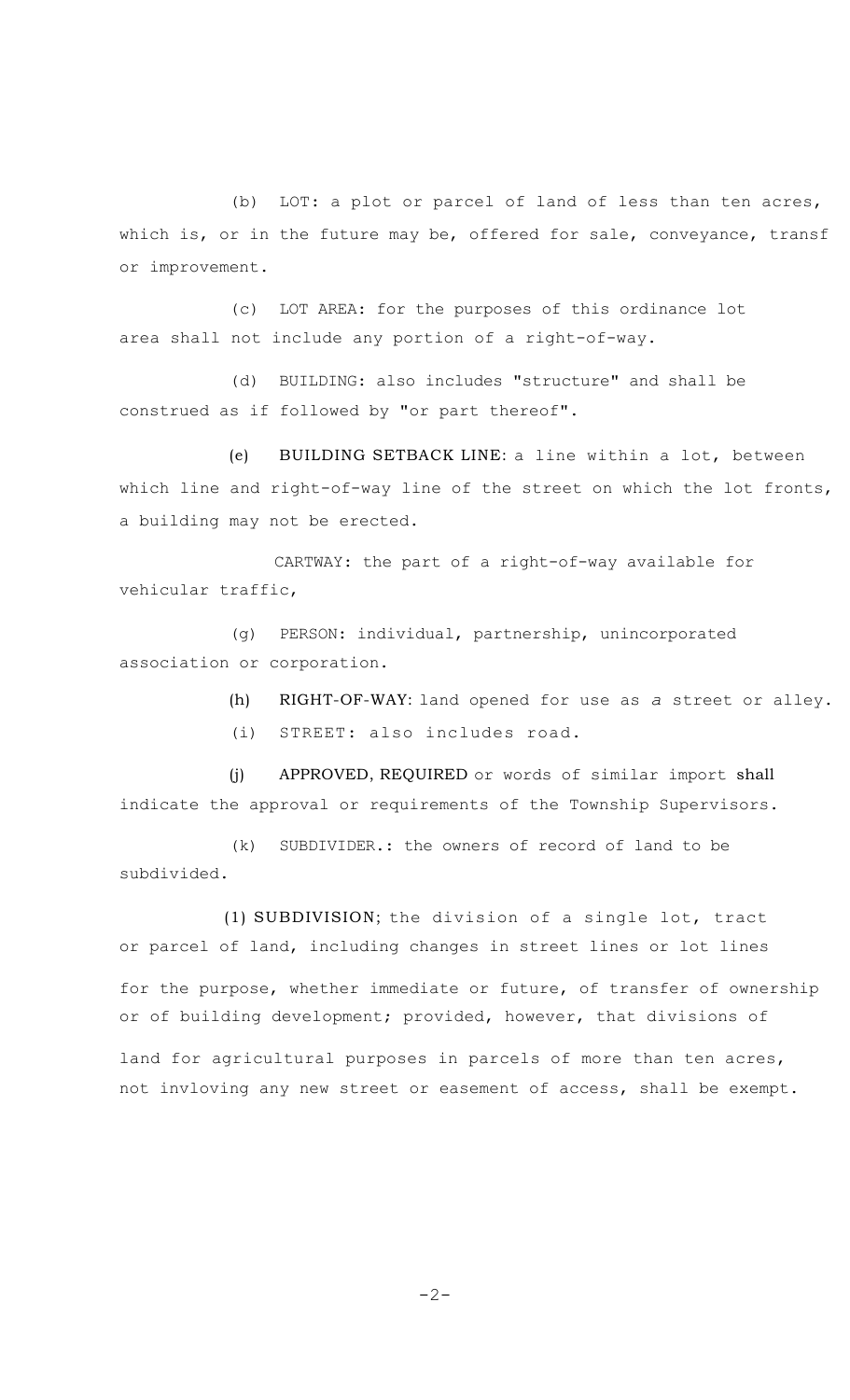SECTION 3. Land which the Township Supervisors deem of such character that it cannot be used for building purposes without danger to the health, safety, morals or general welfare of the citizens of the township, shall not he plotted, subdivided or used for building purposes.

SECTION 4. The minimum widths of rights-of-ways of streets shall not be less than the following:

> Arterial roads: fifty (50) foot right-of-way. Collector roads: 7-t.4.4.e....412:4 foot right-of-way. 5-0 Minor streets: tl-l+rt-y=t1=7--€3-34 foot right-of-way.

SECTION 5. Minimum easements must be provided as follows: Drainage: five (5) foot easement. Underground public facilities: ten (10) foot easement, Overhead public easement: fifteen (15) foot easement.

Electric and telephone lines shall be carried along the rear of lots wherever practicable, All gas, water, electric, telephone and other mains, pipe and conduits together with all service connections and laterals shall be laid when the reed for the same can be reasonably anticipated, before the cartways are improved.

SECTION 6. Blocks on which lots front shall he not less than 500 feet in length, provided, however, that blocks of estate lots of two acres or more may he of greater length subject to approval of the Supervisors.

SECTION 7. Minimum lot sized and frontage shall be as follows:

(a) Where both sanitary sewers and pilblic water supply are available, the minimum size is 15,000 square feet of lot area and a minimum frontage of 100 feet,

 $-3-$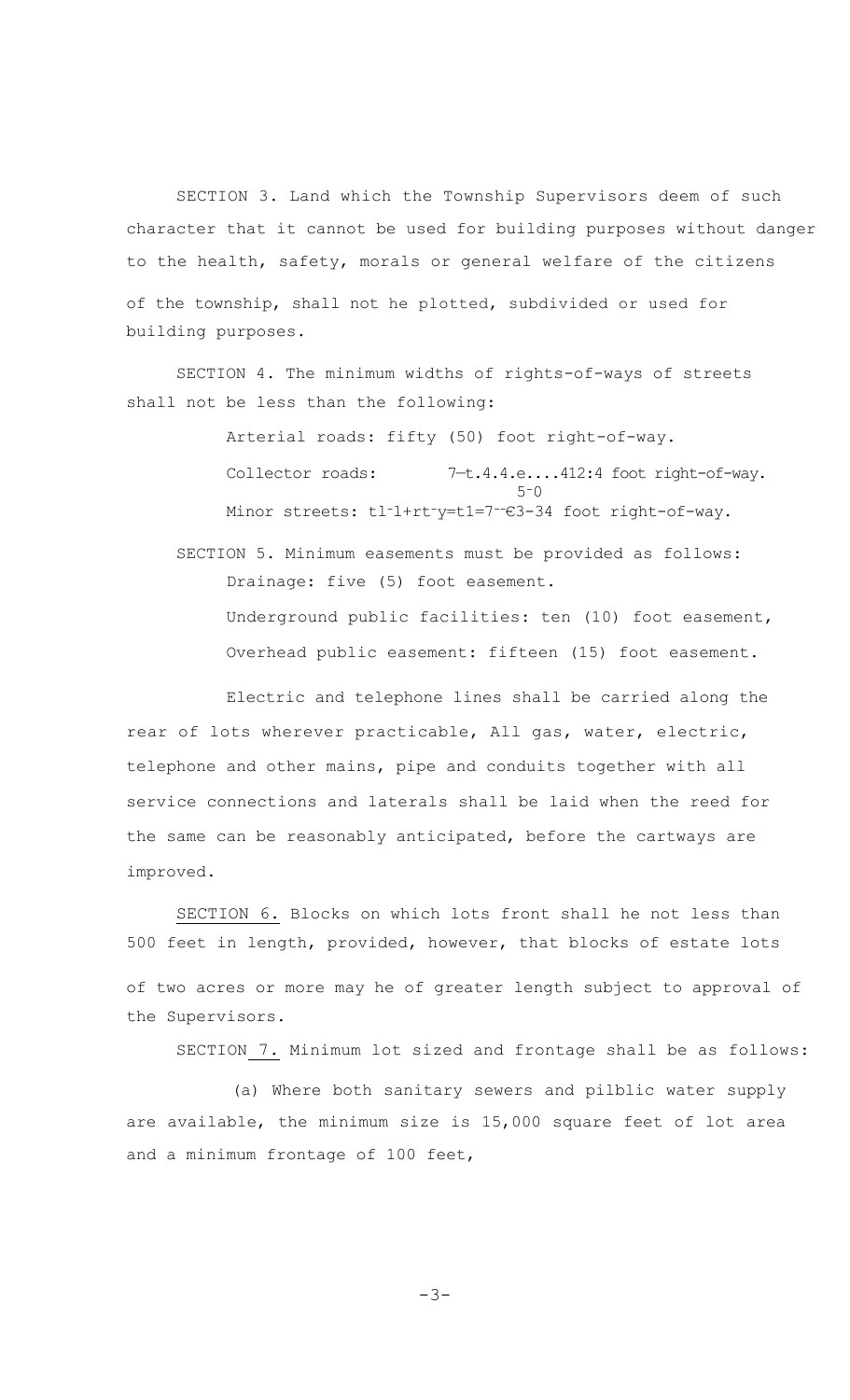(b) All other lots shall be a minimum of one (1) acre of lot area in size and have a minimum frontage of 200 feet.

In a Cul-de-sac the frontage shall he determined at the building setback line.

SECTION 8, Each lot shall abut on a street.

• SECTION 9. The building setback lines shall be as follows:  $\bigcup_{a}$ , 0<sup>6</sup> *O* Lots-of-15,000 square feet of lot area or greater. ..but-less than. on.e . (1) · acre of lot area shall have a building setback 'Of.not-less than 25 feet.

(),g Lots of one (1) acre of lot area or greater shall have a building setback of not less than 40 feet,

 $\begin{pmatrix} \mathbf{b} \end{pmatrix}$  ( $\mathbf{\mathsf{N}}$ ) Provided however, that when any tract being subdivided abuts any existing Arterial, Collector or Minor Street, the building setback lines must be so located as to permit present of future widening of such road or street to comply with Section 4 above.

SECTION 10, Pending the adoption of a zoning ordinance, the following lot standards will prevail: Side and rear building lines shall not be less than 10 feet from the side and 40 feet from the rear lot lines. Provided, however, that minor garages or outbuildings may be within 20 feet of rear lot lines.

SECTION 11. The minimum sanitary facility that shall be provided for each lot shall consist of:

**OVO**

(a)  $9. a3$  gallon septic tank, of an, approved type;

(h) Distribution box, of an approved type;

(c)325 sq.- foot drainage field, of an approved type; (d) No part of this sanitary facility shall be closer than 10 feet from any property line.

The Supervisors reserve the right to require greater capacities or lengths when they deem them necessary.

 $-4-$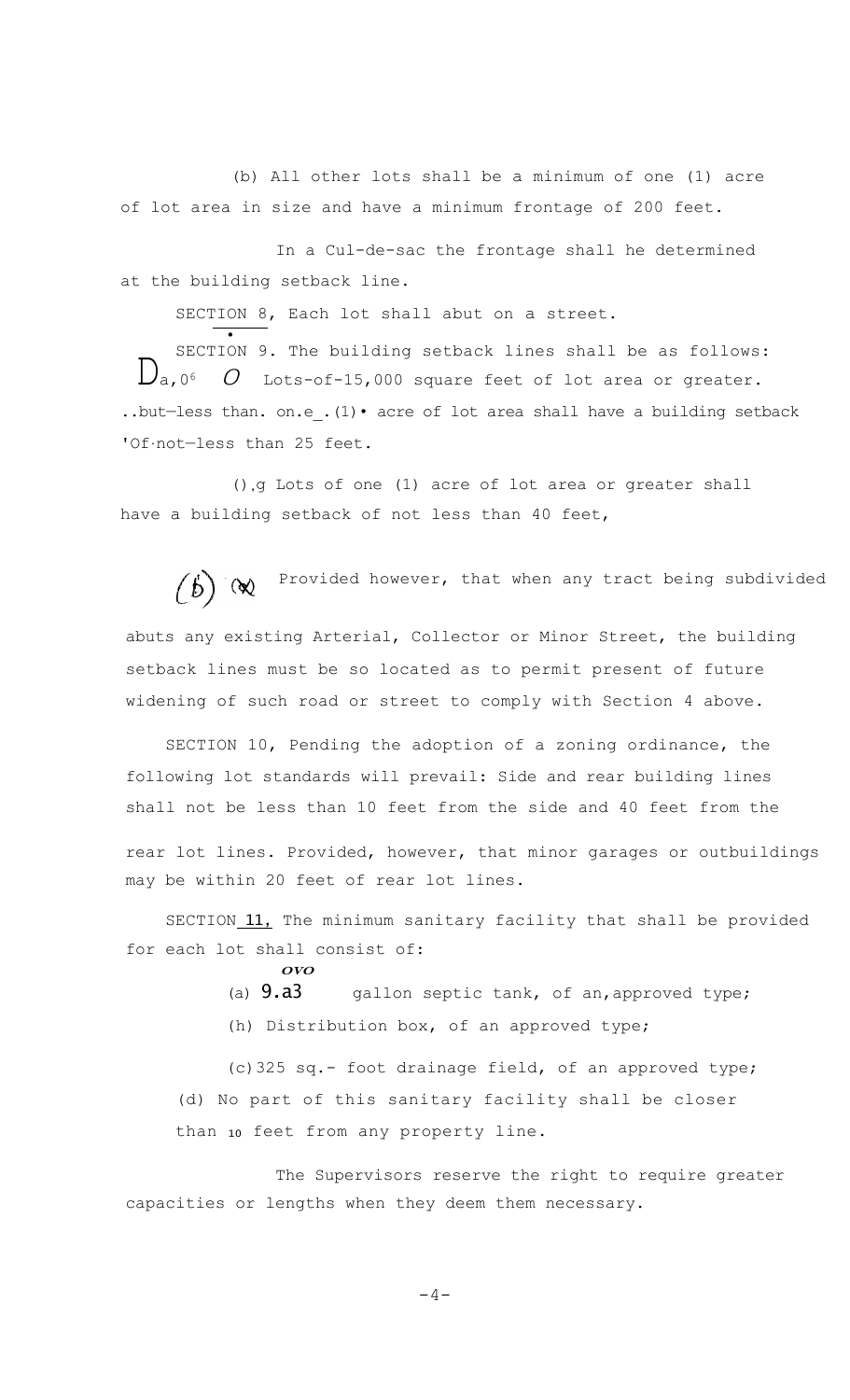SECTION 12. Drainage structures, pipes, headwalls, ditches, inlets, manholes, stream bed paving, sodding and/or measures necessary to insure proper drainage will be placed as required by the Supervisor Curbing, concrete curb gutter, rubble gutter or approved alternate will be required on grades of 6 percent and over in the constructior of new streets and roads. The flowline of shoulders or gutters must he at least 3 inches below the bottom of the roadway base course and 3 feet from the edge of pavement.

SECTION 13. ' The minimum widths of cartways shall not be less *g,* 74 Fr *Cor6* than t.lojocaaty (71<sup>1</sup> feet. All streets and alleys shall, wherever possibl connect with existing highways, streets and alleys so as to form continuations thereof. All streets and alleys shall be graded to the full width of the right•of-way where practical and desirable. The Supervisors reserve the right to require greater widths of cartways than above specified when they deem necessary.

SECTION 14. Shoulders, the minimum width of which shall be feet, will be constructed on all streets without curbing.

SECTION 15, All caraway pavement shall consist of a 3 inch //fnv crushed, aggregate base two (2) inch coarses of 5/8" oil CP-2 or equtvalent surface.

SECTION 16. Street *grades* shall be limited to from 15%, unless otherwise approved.

SECTION 17. The minimum centerline curve radius shall be 150 feel SECTION 18. The curb radius at intersection shall be 12 feet. SECTION 19. The centerline of streets shall intersect at as nearly right angles as possible.

SECTION 20. Street jogs with centerline offsets of less than 125 feet shall be avoided,

 $-5-$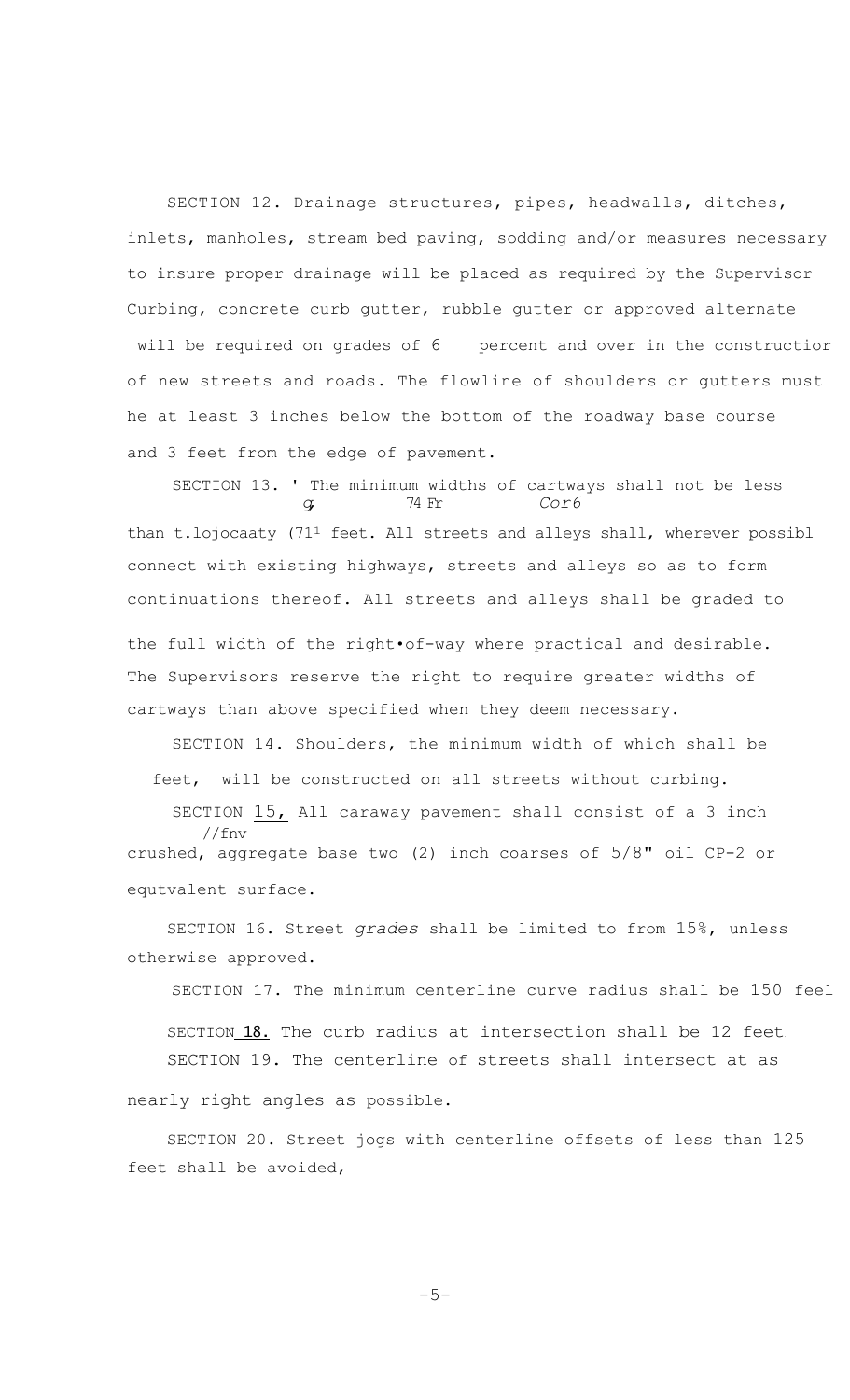SECTION 21. The minimum right-of-way radius of a Cul-de-sac 5 <sup>1</sup>4113 shall be 406<sup>,</sup> feet and the minimum paving radius 35 feet.

SECTION 22. Alleys are disallowed except as necessary continuations of existing facilities or by permission of the Supervisol where unusual conditions so warrant.

SECTION 23, All grading and the construction of curbs, sidewalks, roadways and drainage., shall be in accordance with the standards

and specifications approved by the Supervisiors, which are hereby adopted and made parts hereof, and which may from time to time be altered or added to.

SECTION 24. Permanent reference monuments of precase concrete of a durable stone at least five inches at top and seven inches at bottom and at least thirth-six inches in depth, set flush with the finished grade, shall be set at such points as designated by the Supervisors.

SECTION 25. Where no public water supply is available the subdivider shall comply with the current requirements of the  $V, 7, t$  ; Pennsylvanfaartment-of—Realth pertaining to individual water systems.

SECTION 26. 'All plans of subdivisions shall be prepared  $19,4$ <sub>4</sub> $(45.30)$  $737, 4/ .\% / 772: -924'7, 7$  Pito,:  $4-1*$ ilIk—aa-allga\_trAdrng\_cloth by a--registered--profession-s1 -engIrreer, or a registered surveyor, and shall contain a north point, topography, water course, location of permanent references, building setback lines, utility easements, utility locations, proposed drainage system, other public improvements necessary for the complete development of

the subdivision, and a typical section of and profiles of each street showing the existing ground on the centerline and along each property line and the tentative centerline finished grade. Streets,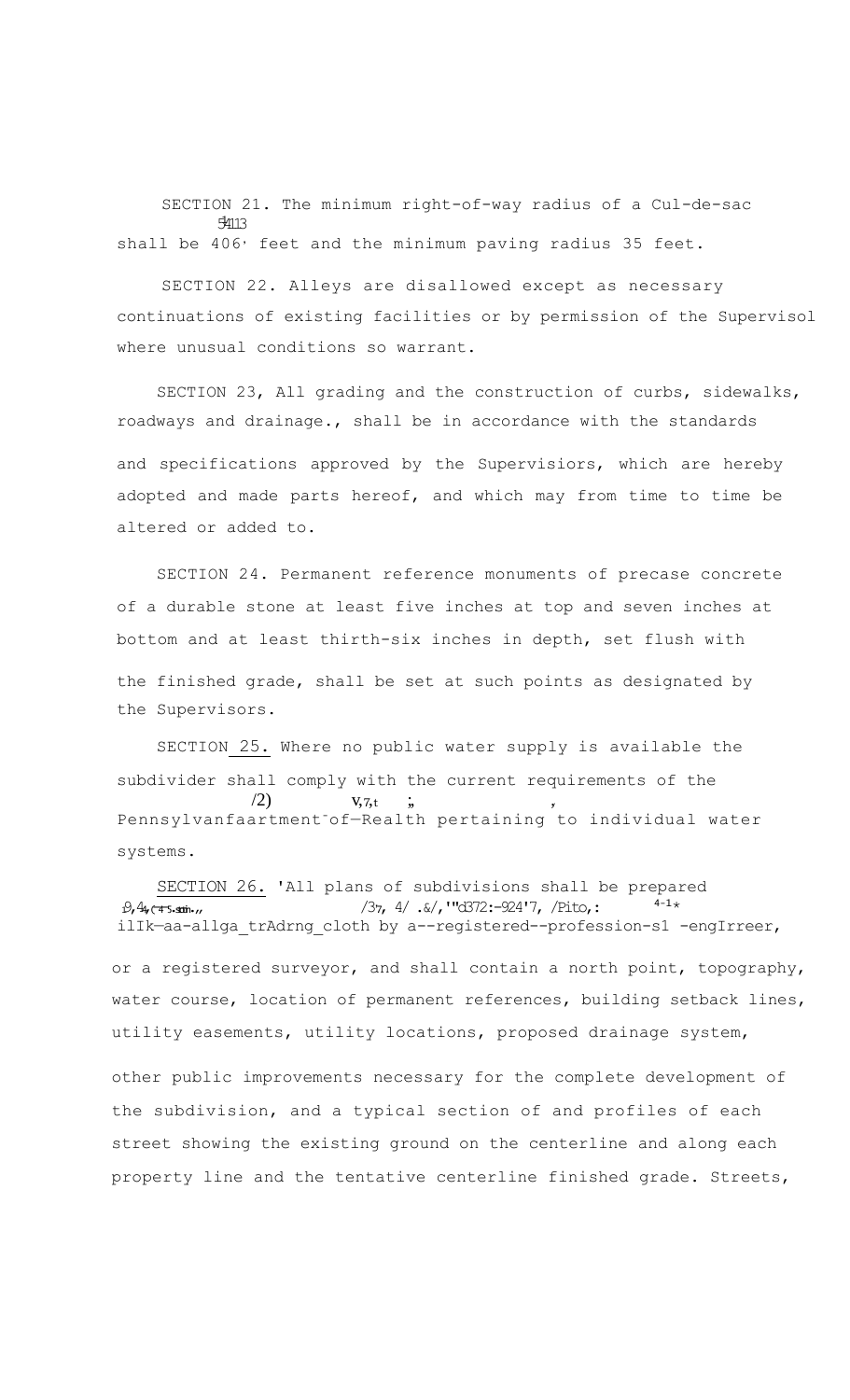parks and other improvements shown on a subdivision plan may be offered for dedication to the Township by formal notation thereof on the plan by the subdividers. Provision will be made on the plans for the approval signatures of the Supervisors. The subdivider shall certify legal or equitable title to the land, whichever it may be. The subdivider may file a preliminary schematic plan of the subdivision showing topography, the name, widths and layouts of rightsof-ways and approximate area and dimensions of each lot,

SECTION 27. All plans of subdivisions shall be filed triplicate with the Board of Supervisors two weeks before the meeting at which it will be considered by them. Said plans will be signed and acknowledged by all the subdividers and shall be accompanied by deed restrictions. A filing fee of \$1.00 per lot with a minimum of \$25.00, payable to Cooke Township, shall be paid when said plans are filed.

*Pi*

SECTION 28. All plans of subdivisions shall be subject to approval or rejection by the Township Supervisors. If such a plan is disapproved, the reason or reasons therefor shall be set forth in writing and given to the applicant within ten (10) days of such disapproval.

(A) SECTION 29. No subdivision plan shall be approved unless all

streets thereon shall be of sufficient width and proper grade in accordance with these regulations, and shall be so located as to accommodate the probable volume of traffic thereon, afford adequate light and air facilitate fire protection, provide access of fire fighting equipment to buildings and provide a coordinate system

of streets.

7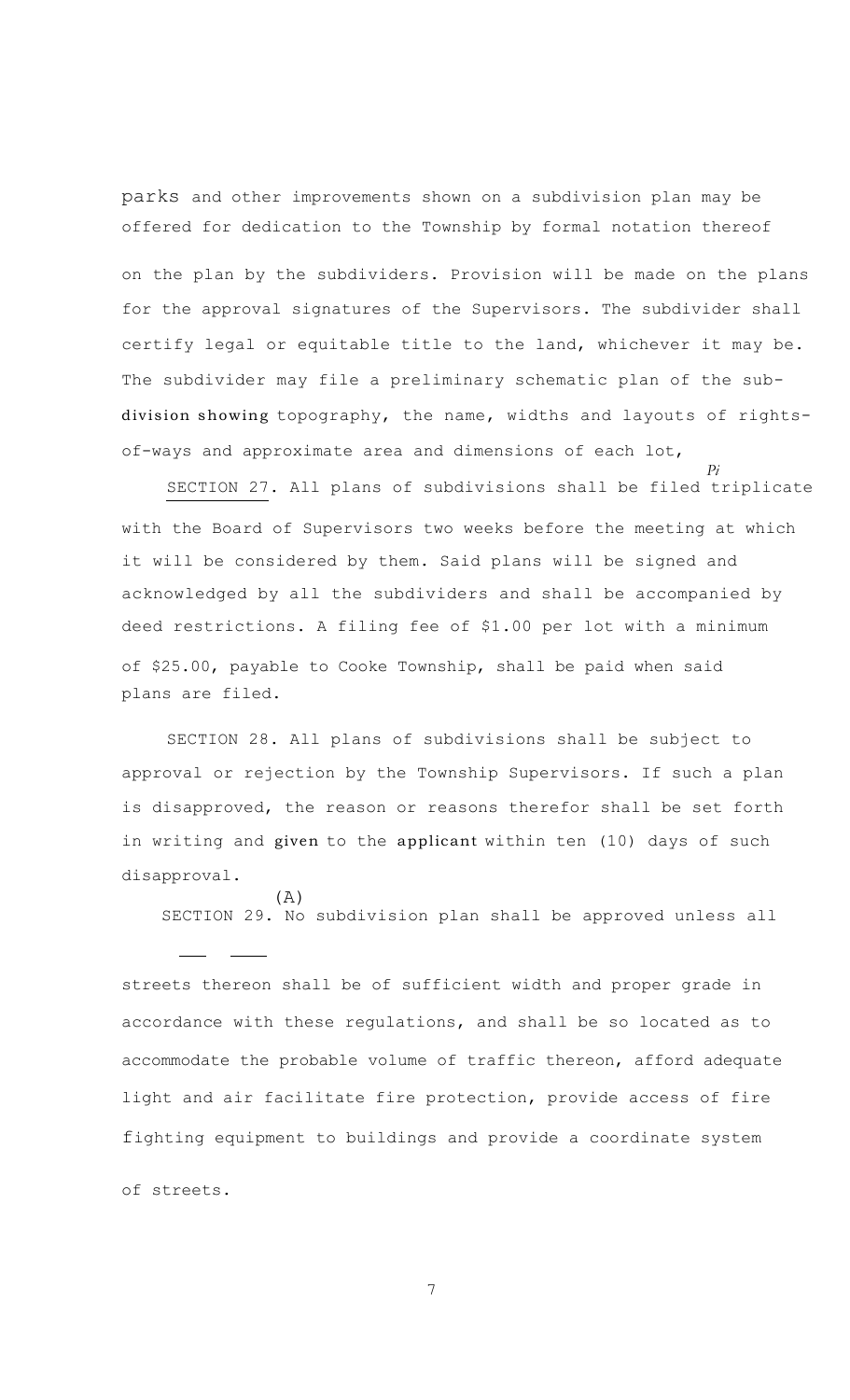No subdivision plan shall be approved in cases where a cemetery or burial ground is located on the lot, tract or parcel of land affected by the subdivision, unless the township is assured of the future care and maintenance thereof, by the creation of a trust fund, the estimated annual income of which shall approximate \$ 100.00 to us used for such purpose.

SECTION 30. Percolation tests will be required as part of the  $\overline{0}$   $\overline{44}$ compliance with the appropriate DeamartLat.—e4-11-Erai7t-h regulations.

SECTION 31. The Supervisors shall be notified. 72 hours in advance of the beginning of the construction of any streets or public improvements.

 $iNA^{17}$ SECTION 32. The Supervisors *Mety* accept for maintenance and *de-6; / D •* operation a portion of a street or road of not less than feet W,,,"f  $A$  *G*  $\vdots$   $\vdots$   $\vdots$   $\vdots$   $\vdots$   $\vdots$   $\vdots$   $\vdots$   $\vdots$   $\vdots$   $\vdots$   $\vdots$   $\vdots$   $\vdots$   $\vdots$   $\vdots$ in lengthWif all improvements therein have been completed; provided that if such acceptance is denied the reason or reasons therefor shall be set forth in writing and given to the applicant within ten (10) days of such denial.

SECTION 33. No lot in a subdivision may be sold and no building may be erected in a subdivision unless and until a subdivision plan has been approved and recorded.

SECTION 34. Before approving a subdivision plan, the Township Supervisors may in their discretion arrange for a public hearing thereon, after giving such notice as they may deem advisable in each case.

SECTION 35. The Township Supervisors may alter any subdivision plan and specify changes or modifications therein which they deem necessary and may make their approval subject to such alterations, changes or modifications.

 $-8-$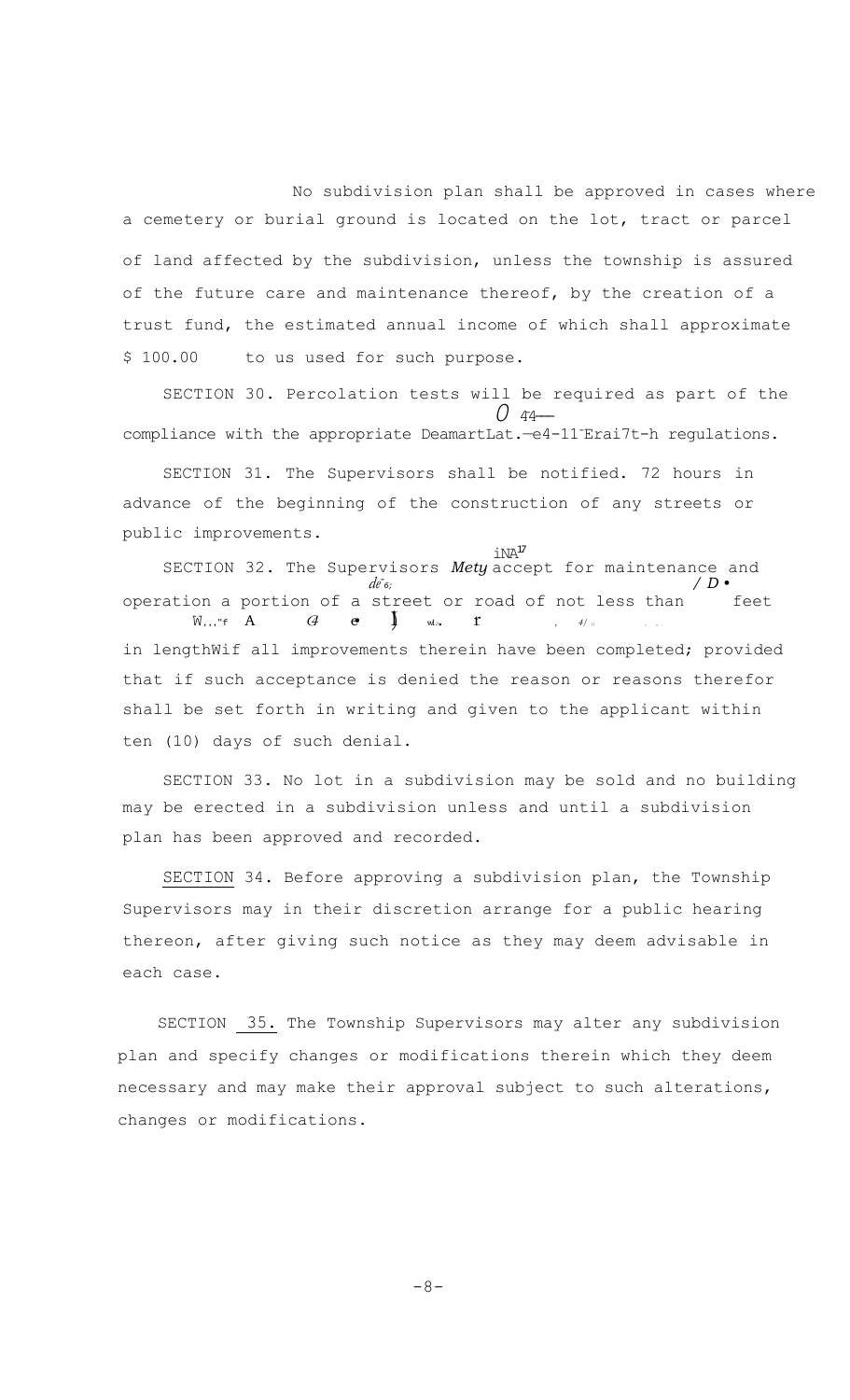Section 36. Prior to subdivision plans approved, the *54(06111* Township Eagitie-er shall sign them certifying that they are in accordance with these regulations.

Section 37. Upon said subdivision plans being approved, they shall be signed by the Township Secretary, certifying to said action of the Township Supervisors and an approved duplicate copy of such plans within thirty (30) days of the date of their approval be recorded by the subdividers in the Office of the Recorder of Deeds of Cumberland County, Pennsylvania.

Section 38. No lot in a subdivision may be sold, no permit to erect, alter or repair any building upon land in a subdivision may be issued, and no building may be erected in a subdivision unless and until a subdivision plan has been approved, and where required, recorded, and until the required improvements in connection therewith have either been constructed or the completion thereof has been assured by the owner by means of a proper completion guarantee in the form of a bond or the deposit of funds or securities, in escrow sufficient to cover the cost of the required improvements, as estimated by the "Engl4-nre-e• of the Township of Cooke or any other person designated by the Township of Cooke.

Section 39. The Township shall have no responsibility with respect to any street or other improvement, notwithstanding the use of the same by the public, unless the street or other improvement is accepted by resolution of the Township Supervisor

Section 40. These provisions shall be considered by the minimum requirements for the protection of the public welfare, and the Township Supervisors may from time to time modify them or extend them as may be necessary in the public interest. However,  $MARTSON & SNELRAKER$  where owing to special conditions, a literal enforcemen

A T T ORNEYS A T LAN

-9-